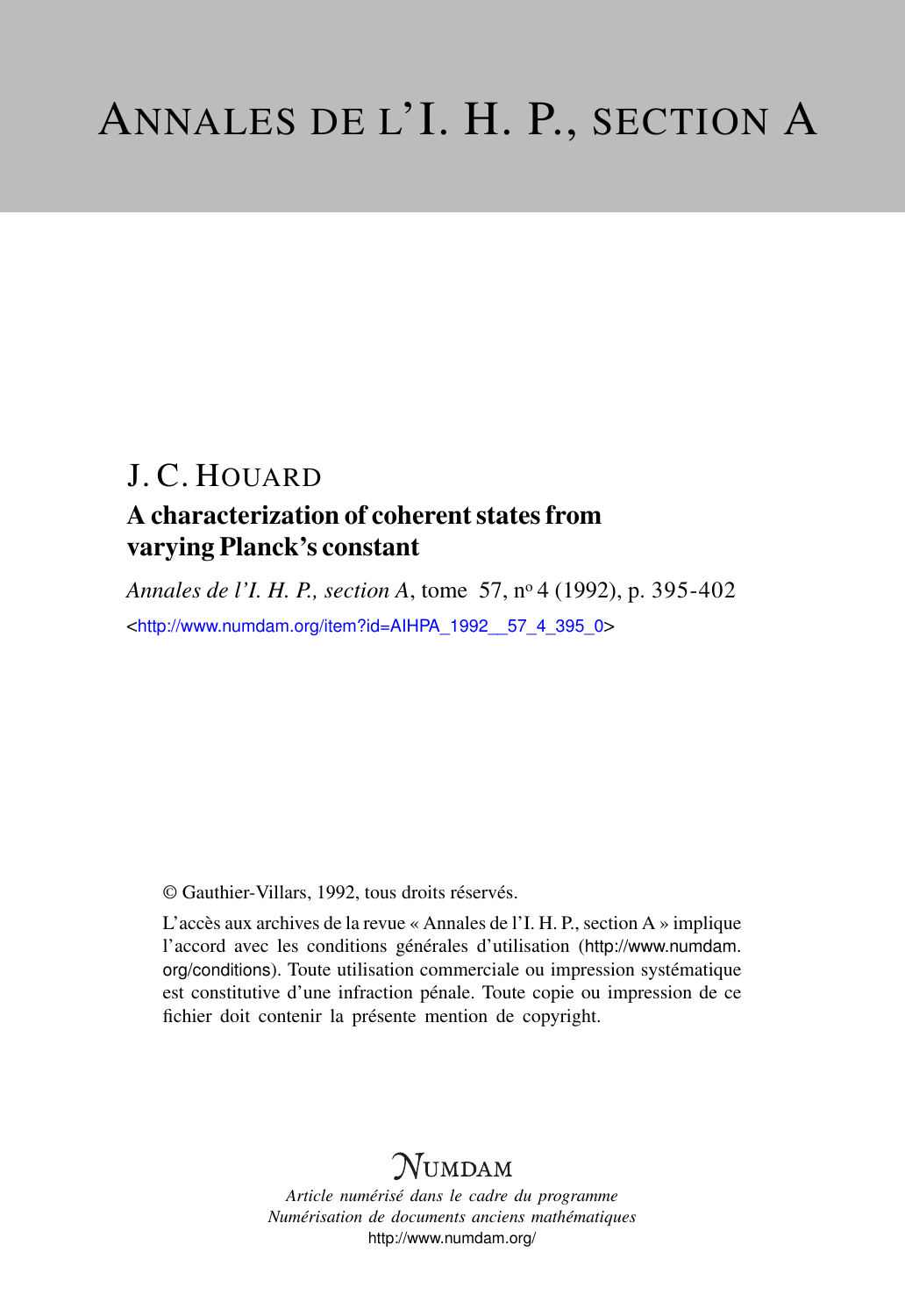Vol. 57, n° 4, 1992, p. 395-402. <br> *Physique théorique* 

# A characterization of coherent states from varying Planck's constant

bv

#### J. C. HOUARD

Laboratoire de Physique Theorique et Mathematique, Universite Paris-VII, 2, place Jussieu, 75251 Paris Cedex 05

ABSTRACT.  $-$  For a quantum system with one degree of freedom we introduce some families of states depending on the Planck's constant, that we call "classical states". We show that a definite class of these families allows to characterize the coherent states.

RÉSUMÉ. - Pour un système quantique à un degré de liberté, on introduit, sous Ie nom d'« etats classiques », certaines familles d'etats dependant de la constante de Planck. On montre qu'une classe definie de ces familles permet de caractériser les états cohérents.

# 1. INTRODUCTION

The notion of coherent state in quantum Mechanics, at least in its elementary form, is generally associated with the description of classical situations. The current example, usually given in the one-dimensional case, stems from the behaviour of the coherent states under the dynamical law of the harmonic oscillator ([1], [2]). A more general argument, often considered as setting the "classical" character of these states, is found in their property of minimality with respect to the Heisenberg uncertainty relations. In that sense, coherent states are only "as classical as possible"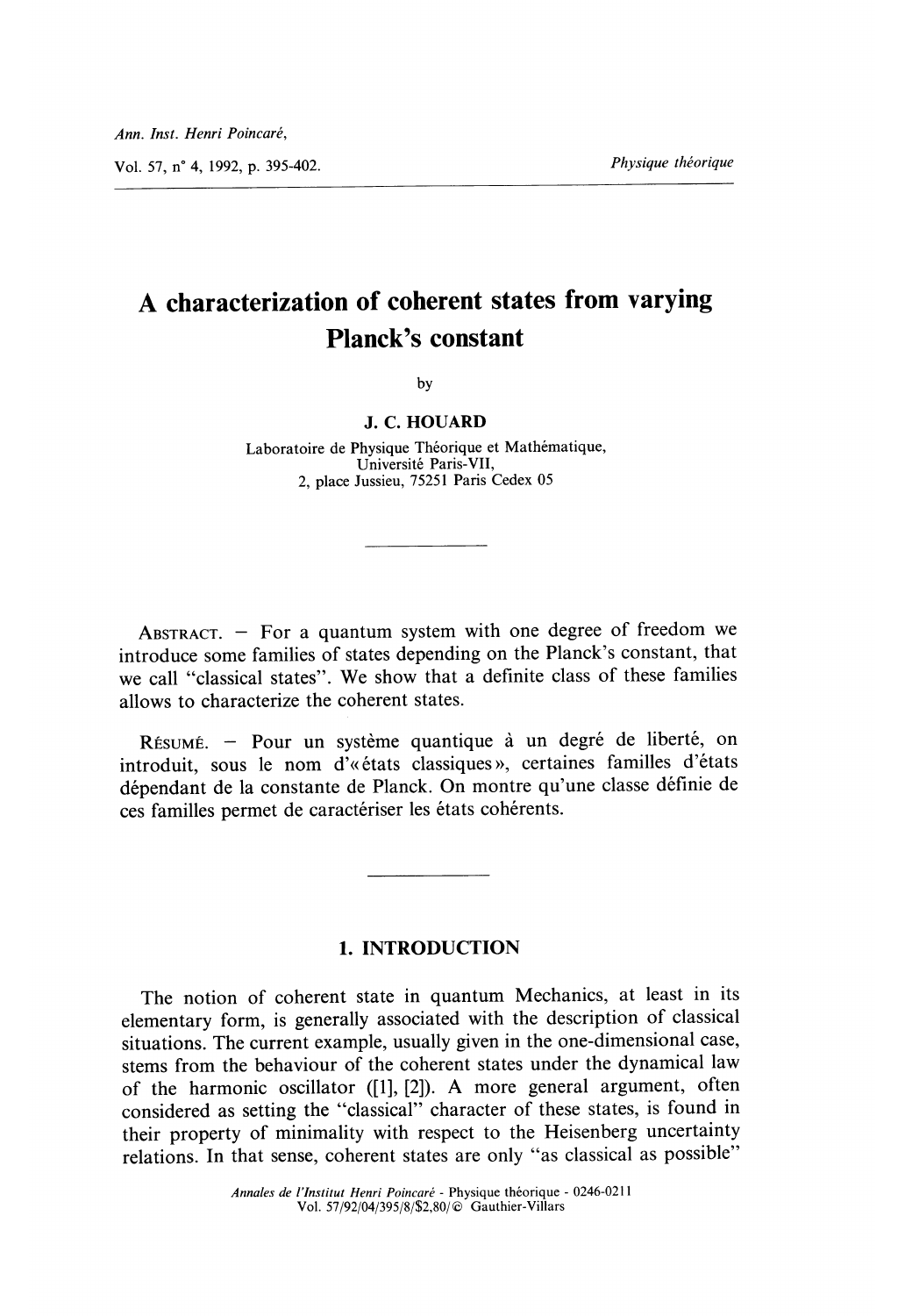([3]-[5]), since, strictly speaking, every state in the Hilbert space must be interpreted from the general principles of quantum Mechanics.

The minimality property is yet a characteristic one in what any minimal state is a coherent state of some harmonic oscillator (Gaussian wave packet) [6]. More particularly, the coherent states of a given harmonic oscillator (that is, an oscillator whose mass and angular frequency are specified) may also be characterized by a property of minimum [7]. In accordance with these results, among the various generalizations of coherent states which have been devised, some of them were founded on the idea of minimizing a given uncertainty relation ([8], [9]).

The connection of coherent states with classical Mechanics is certainly made clearer in the works implying the vanishing of the Planck's constant. Typical results are those referring to a precise formulation of the Ehrenfest theorem ([10]-[12]). Coherent states there appear either under the form

$$
|q, p\rangle = \exp\left[\frac{i}{\hbar}(p\hat{q} - q\hat{p})\right]|0\rangle \tag{1}
$$

or under the form

$$
|\lambda/\sqrt{\hbar}\,\rangle = e^{-|\lambda|^2/2\hbar}\exp\left[\frac{\lambda}{\sqrt{\hbar}}a^+\right]|0\,\rangle\tag{2}
$$

In these formulas  $\hat{q}$  and  $\hat{p}$  are the canonical operators, a the destruction operator of some given oscillator defined by

$$
a = \frac{1}{\sqrt{2\hbar}} \left[ \sqrt{\kappa} \hat{q} + \frac{i}{\sqrt{\kappa}} \hat{p} \right], \qquad \kappa = m \,\omega \tag{3}
$$

and  $|0\rangle$  the corresponding ground state. The states (1) and (2) are then equal under the following correspondence between their labels

$$
\lambda = \sqrt{\frac{\kappa}{2}} q + \frac{i}{\sqrt{2\kappa}} p \tag{4}
$$

The states (1) or (2) explicitly depend on *. On account of that depend*ence a significative property is the existence of a finite limit when  $\hbar \rightarrow 0$ of the expectation value on these states of any monomial in the canonical variables  $\hat{q}$  and  $\hat{p}$  [11]. This feature calls for the more general notion of a family of states  $\psi(h)$ , depending on h and such that for any monomial  $M(\hat{q}, \hat{p})$ , the expectation value  $\langle \psi(h) | M(\hat{q}, \hat{p}) | \psi(h) \rangle$  admits a limit when  $h$  goes to zero. We suggest to give the name of "classical states" to such families. Thus, a "classical state" would represent some kind of limit of quantum states.

The preceding condition is equivalent to require the existence of limits for the expectation values of the normal products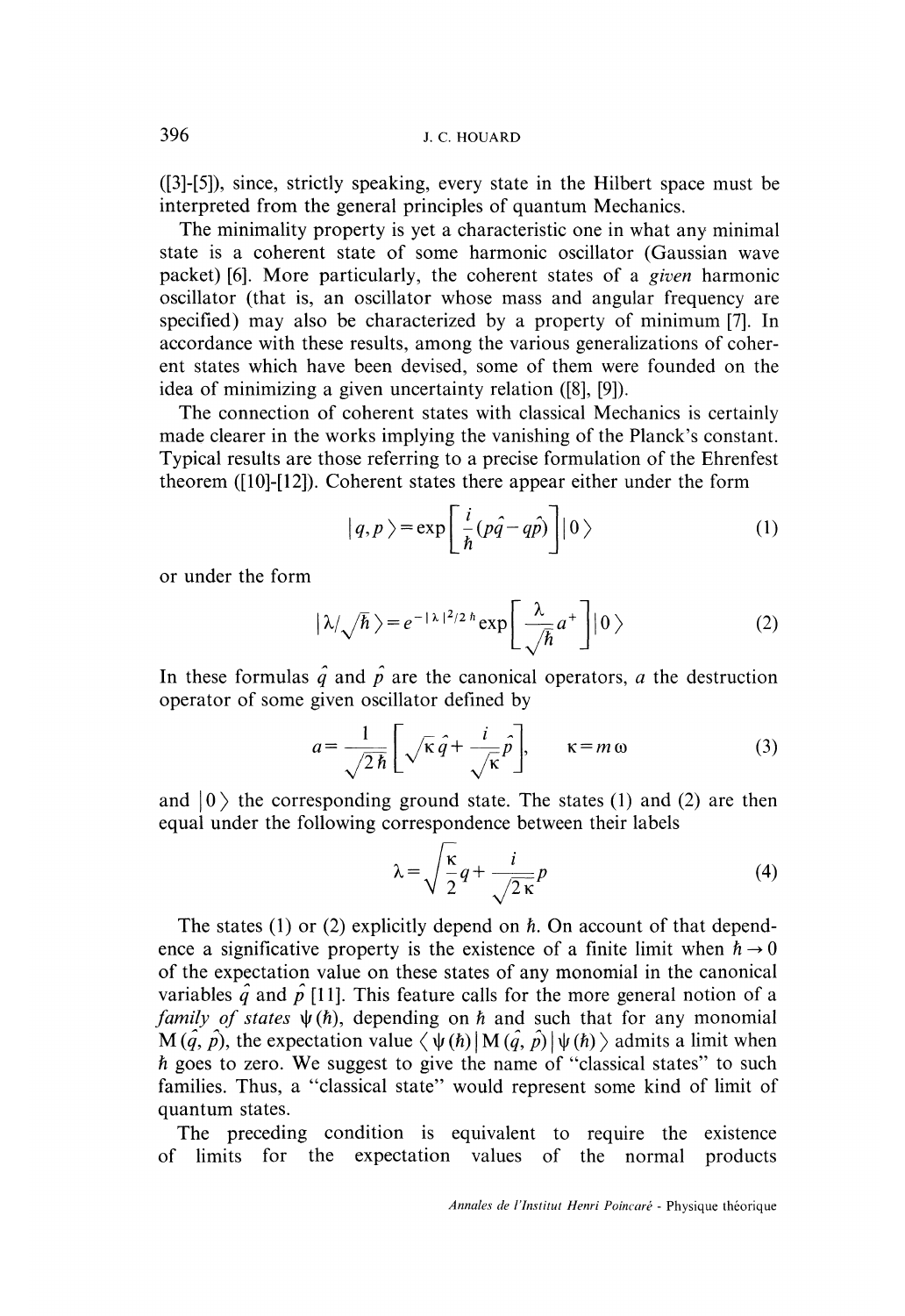$\hbar^{(m+n)/2} \langle \psi(\hbar) | (a^+)^m a^n | \psi(\hbar) \rangle$ , where m and n are any positive integers and  $a$  the operator defined by  $(3)$ . In fact, as it is easily checked, for the states defined by (2) these expectation values are constant with respect to  $h$ . Each family  $\psi(h)$  having that property is privileged in what the limits considered above can be calculated from any member of the family, in particular from the one corresponding to the actual value of  $\hbar$  (<sup>1</sup>).

In that paper we intend to show that the property just mentioned essentially characterizes the coherent families (2). More precisely we shall prove that, under a regularity condition which will be stated later on, the conditions

$$
\hbar^{(m+n)/2} \langle \psi(\hbar) | (a^+)^m a^n | \psi(\hbar) \rangle = C_{m,n}, \qquad \forall (m,n), \quad \forall \hbar > 0, \qquad (5)
$$

in which the  $C_{m,n}$  are some constants, admit as only solutions the families of the type (2), up to a trivial factor. The proof would be trivial if the values of the  $C_{m,n}$  were *a priori* chosen equal to those given by the family (2). Here, however, the  $C_{m,n}$  are left undetermined at the start. Thus, the result expresses that the only constants which may appear in the right member of (5) are the values of the observables of a classical state.

In section 2, we give some preliminaries and state the regularity condition under which the proof will be achieved.

In section 3, the problem is reduced to the solution of a linear partial differential equation constrained by some non linear conditions.

In section 4, the solution is obtained from a complete integral of a non linear partial differential equation deduced from the preceding one, and some remarks are added.

## 2. THE REGULARITY CONDITION

Let  $\{|n\rangle\}$  be the usual basis of the oscillator eigenstates defined from the operator a [2]. With any  $\psi = \sum \psi_n |n \rangle$  in the Hilbert space we associate n

the power series of the complex variable  $z$  given by

$$
f_{\psi}(z) = \sum_{n} |\psi_n|^2 z^n
$$
 (6)

and with  $(\psi, \psi')$  we associate the series

$$
f_{\psi, \psi'}(z) = \sum_{n} \bar{\psi}_n \psi'_n z^n \tag{7}
$$

 $(1)$  That constancy property cannot hold for *all* expectation values since, for example, one has  $\hbar a a^+ = \hbar a^+ a + \hbar$ . Thus, the requirement of constancy for the normal products represents a maximum.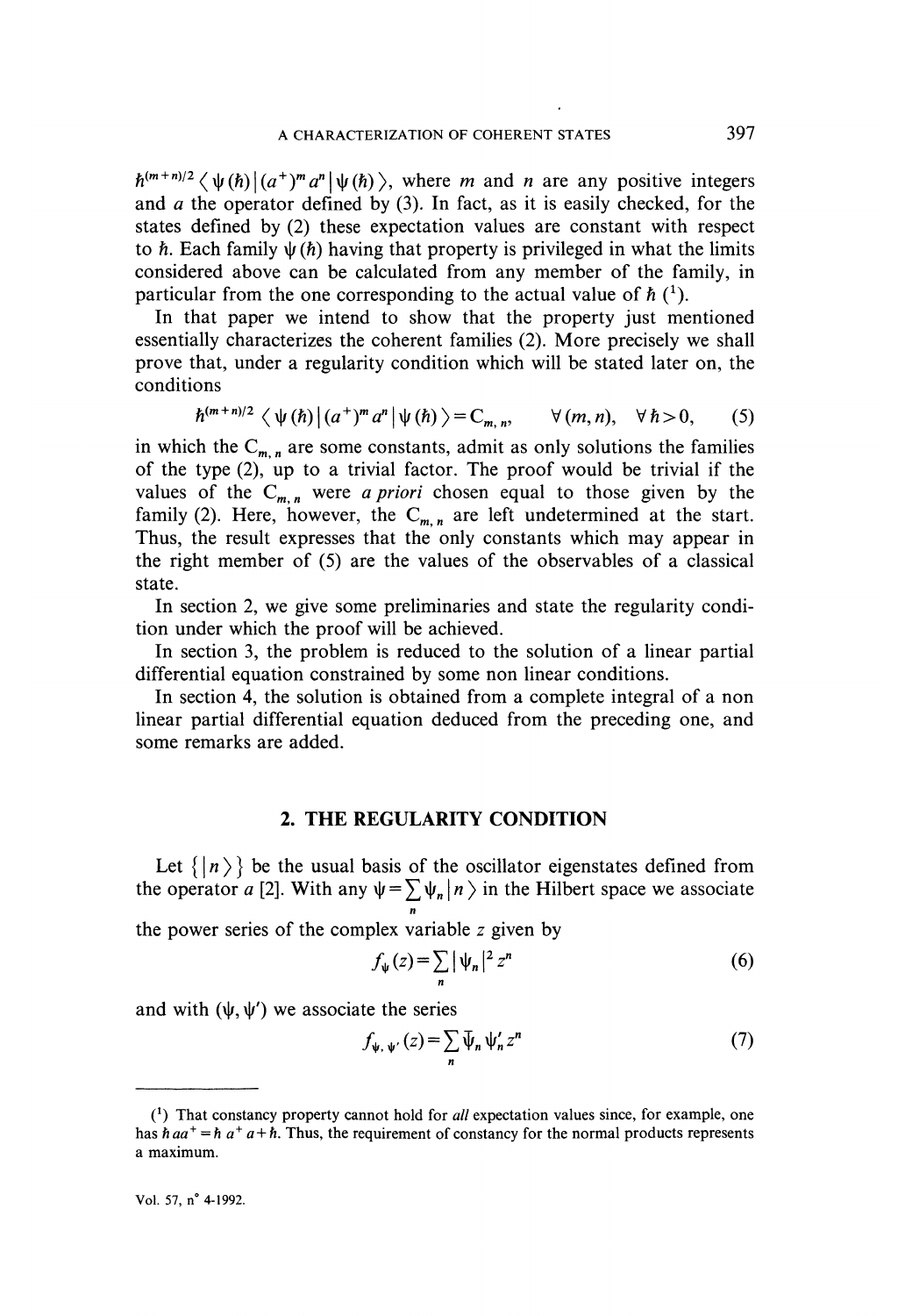These series are absolutely convergent for  $|z| \leq 1$  and we have

$$
f_{\psi}(1) = ||\psi||^2, \qquad f_{\psi, \psi'}(1) = \langle \psi | \psi' \rangle \tag{8}
$$

$$
f_{\psi}(0) = |\psi_0|^2, \qquad f_{\psi, \psi'}(0) = \psi_0 \psi'_0 \tag{9}
$$

Let  $\rho_{\psi}$  and  $\rho_{\psi, \psi'}$  be their respective radii of convergence. From the Schwarz inequality

$$
|f_{\psi,\,\psi'}(z)| \leq f_{|\psi|, |\psi'|}(|z|) \leq (f_{\psi}(|z|)f_{\psi'}(|z|))^{1/2},\tag{10}
$$

in which  $|\psi|$  denotes the state with components  $|\psi_n|$ , we obtain

$$
\rho_{\psi, \psi'} \ge \inf (\rho_{\psi}, \rho_{\psi'}) \ge 1 \tag{11}
$$

Let us denote by  $D_{\infty}$  the common domain of the monomials in a and  $a^+$ . If  $\psi$  and  $\psi'$  belong to  $D_{\infty}$  it is easy to prove the relations (<sup>2</sup>)

$$
f_{a^k \psi} = f_{\psi}^{(k)}, \qquad f_{a^k \psi, a^k \psi'} = f_{\psi, \psi'}^{(k)} \tag{12}
$$

from which results the equality  $\rho_{a^k} \psi = \rho_{\psi}$ . Let us also introduce the correlation coefficients

$$
C_{m,n}(\psi) = \overline{C_{n,m}(\psi)} = \langle \psi | (a^+)^m a^n | \psi \rangle \tag{13}
$$

From (8) and (9) we have

$$
C_{m, n}(\psi) = f_{a^m \psi, a^n \psi}(1) \tag{14}
$$

$$
\overline{\psi}_m \psi_n = \frac{1}{\sqrt{m! \, n!}} f_{a^m \psi, \, a^n \psi}(0) \tag{15}
$$

The C<sub>m</sub>  $_{n}(\psi)$  are obviously determined by the  $\psi_{n}$ . Conversely, if  $\rho_{\psi} > 1$ , the C<sub>m, n</sub>( $\psi$ ) determine the functions  $f_{a^m \psi, a^n \psi}$  in the neighbourhood of 1, on account of  $(12)$  and  $(14)$ , and therefore at the origin; from  $(15)$  it then follows that the  $\psi_n$  are determined up to a common phase factor.

Now, the result we have in view will be attained by the solution of the following problem: find the families  $\psi(h) \in D_{\infty}$ ,  $h > 0$ , such that

$$
C_{m,n}(\psi(\hbar)) = C_{m,n}\hbar^{-(m+n)/2} \tag{16}
$$

where the  $C_{m,n}$  are some constants. To simplify the notation let us put  $\rho_{\psi(h)} = \rho_h$ . We have the following:

LEMMA. - For any solution  $\psi(h)$  of (16) we have  $\rho_h > 1$  for all h or  $p_h = 1$  for all  $h$ .

*Proof.* - Let us assume that  $\rho_{\mu} > 1$  for some given value  $\mu$  of h. The formulas  $(12)$ ,  $(14)$  and  $(16)$  imply the relation

$$
f_{\psi(\hbar)}^{(k)}(1) = \left(\frac{\mu}{\hbar}\right)^k f_{\psi(\mu)}^{(k)}(1)
$$

(2) As usual  $f^{(k)}$  denotes the derivative of order k of f.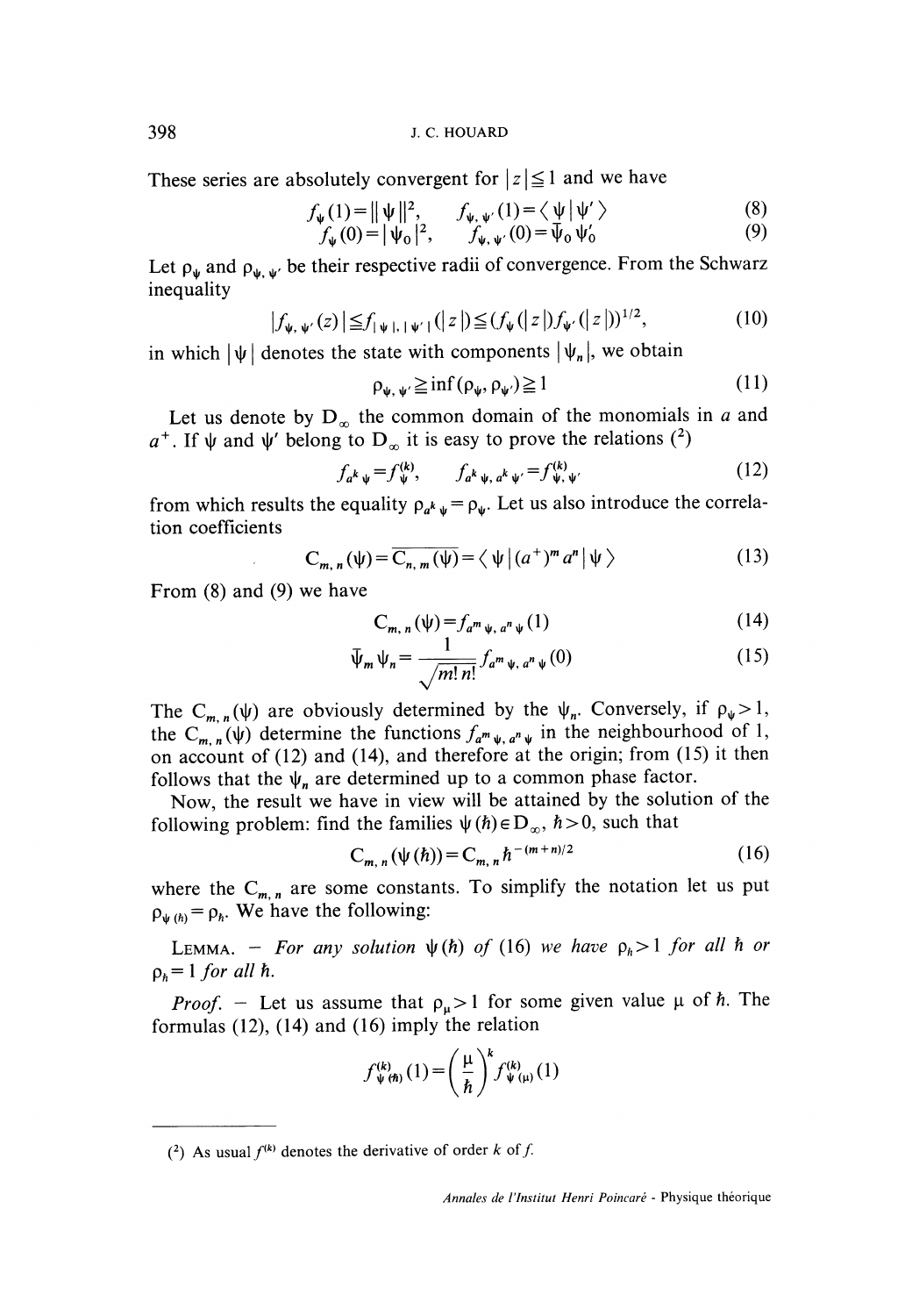Therefore, the Taylor series of  $f_{\psi(h)}$  about 1 has a finite radius of convergence for any value of h. Since the coefficients of the power series representing  $f_{\psi(h)}$  about the origin are positive, it follows that this function can be analytically continued in the neighbourhood of 1, and that we have  $\rho_h > 1$ .

From now we only consider the regular case for which  $\rho_h > 1$  for all  $\hbar$ .

## 3. THE CONSTRAINED PARTIAL DIFFERENTIAL EQUATION

Let  $\mu$  be a particular value of  $\hbar$ , and let

$$
c_n = \sqrt{n!} \, \psi_n(\mu) \tag{17}
$$

and

$$
\varphi_{m,\,n}(x) = f_{a^m \psi(\mu),\,a^n \psi(\mu)}(x) = \sum_{k} \frac{x^k}{k!} \overline{c}_{m+k} \, c_{n+k} \tag{18}
$$

where x is a real variable. From  $(12)$ ,  $(14)$  and  $(16)$ , and with the help of the Taylor series, we easily find the relation

$$
f_{a^m \psi(h), a^n \psi(h)}(1+z) = \left(\frac{\mu}{\hbar}\right)^{(m+n)/2} f_{a^m \psi(\mu), a^n \psi(\mu)}\left(1 + \frac{\mu}{\hbar}z\right)
$$

valid for all z such that  $1 + (\mu/h) |z| < \rho_{\mu}$ . For the values of h satisfying the condition  $1 + (\mu/h) < \rho_\mu$  we can take  $z = -1$  in the preceding equation, thus obtaining, by  $(15)$ ,

$$
\overline{\psi_m(\hbar)}\,\psi_n(\hbar) = \frac{1}{\sqrt{m!\,n!}}\left(\frac{\mu}{\hbar}\right)^{(m+n)/2}\varphi_{m,\,n}\left(1-\frac{\mu}{\hbar}\right) \tag{19}
$$

These equations allow to calculate the components  $\psi_n(h)$ . They imply, however, some compatibility conditions, namely

$$
\varphi_{m,\,n}\,\varphi_{0,\,0} = \varphi_{m,\,0}\,\varphi_{0,\,n} \tag{20}
$$

which, by analytic continuation, must be valid in the whole interval  $|x| < \rho_{\mathbf{u}}$ .

The equations (20) represent some contraints on the coefficients  $c_n$ . To render them tractable let us introduce the generating function

$$
\varphi(x, u, v) = \sum_{m, n} \varphi_{m, n}(x) \frac{u^m}{m!} \frac{v^n}{n!}
$$
 (21)

in which  $u$  and  $v$  are real variables. With the help of the Schwarz inequality (10) and of the Cauchy inequalities [13] written for  $f_{\psi(\mu)}$ , it is not difficult to show that, with  $(18)$ , the right member of  $(21)$  becomes a series in three

Vol. 57, n° 4-1992.

Q.E.D.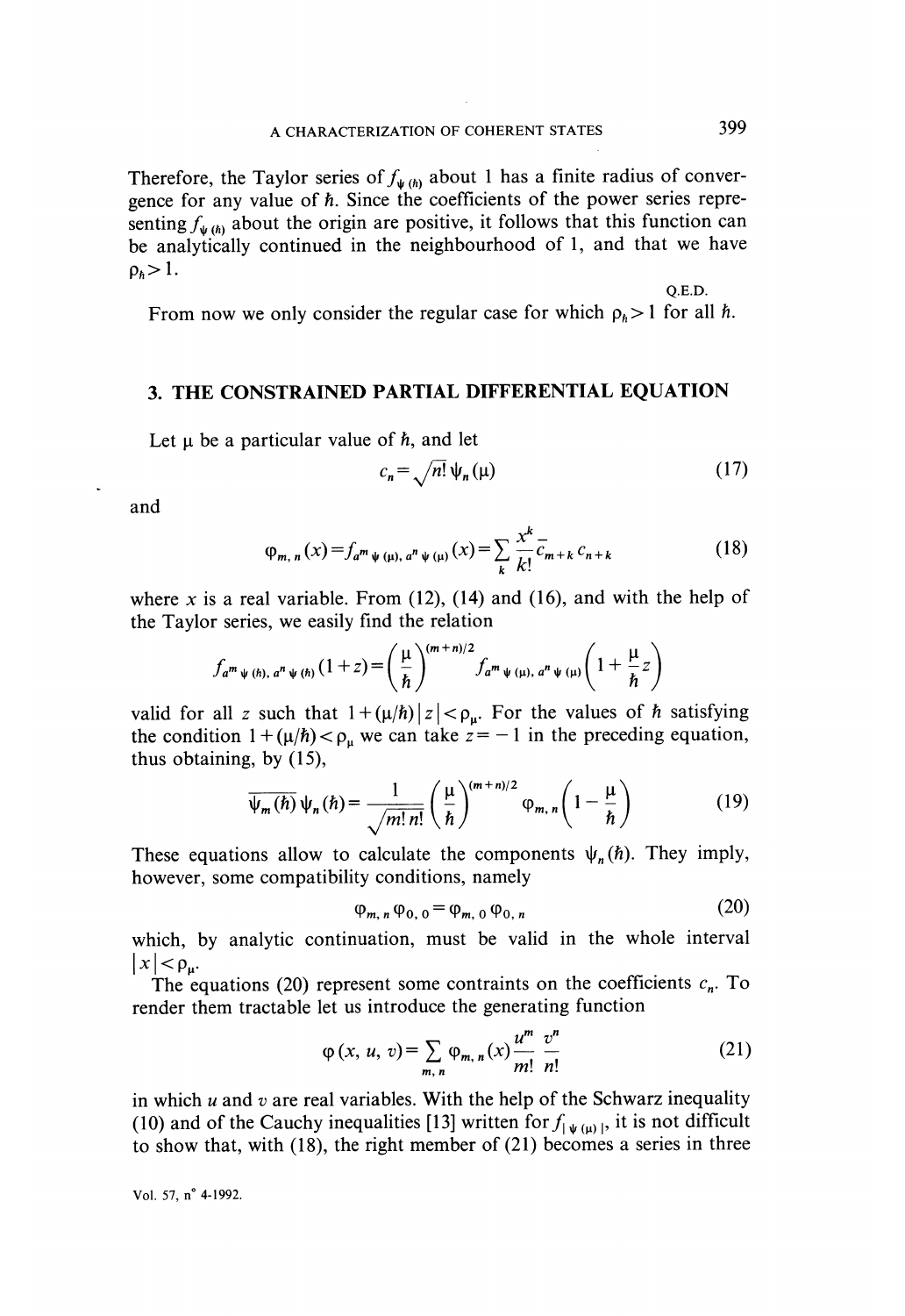variables absolutely convergent for  $|x| < \rho$  and for all  $(u, v)$ . The conditions (20) then become

$$
\varphi(x, u, v)\varphi(x, 0, 0) = \varphi(x, u, 0)\varphi(x, 0, v) \tag{22}
$$

Moreover, from the relations  $\overline{\varphi}_{m,n} = \varphi_{n,m}$  and  $\varphi_{m,n}^{(1)} = \varphi_{m+1,n+1}$  we respectively deduce

$$
\overline{\varphi(x, u, v)} = \varphi(x, v, u) \tag{23}
$$

$$
\frac{\partial}{\partial x}\varphi(x, u, v) = \frac{\partial}{\partial u}\frac{\partial}{\partial v}\varphi(x, u, v) \tag{24}
$$

so that we have to solve the linear partial differential equation (24) together with the non linear constraints (22) and (23).

The last equations are furthermore transformed by successively putting  $f(x, u) = \varphi(x, u, 0)$  then  $g(x, u) = \text{Log } f(x, u)$  (the logarithm being defined by its principal value in the neighbourhood of a point of the form  $(x, u)=(x_0, 0), 0 < x_0 < \rho_\mu$ , at which f takes a positive value). We then find the following expression of  $\varphi$  (x, u, v)

$$
\varphi(x, u, v) = f(x, u) \overline{f(x, v)} / f(x, 0) \tag{25}
$$

the equations for  $g$  being

$$
\overline{g(x, 0)} = g(x, 0) \tag{26}
$$

$$
\partial_x g(x, u) + \partial_x \overline{g(x, v)} - \partial_x g(x, 0) = \partial_u g(x, u) \partial_v \overline{g(x, v)}
$$
(27)

The next section is devoted to the solution of these equations.

### 4. SOLUTION

Instead of  $g$  we consider the following function on three variables (equal to Log  $\varphi$ )

$$
G(x, u, v) = g(x, u) + \overline{g(x, v)} - g(x, 0)
$$
 (28)

On account of (27) is satisfies the non linear equation

$$
\partial_x \mathbf{G} = \partial_u \mathbf{G} \cdot \partial_v \mathbf{G} \tag{29}
$$

The latter admits the following particular solution, depending on three complex parameters  $\alpha$ ,  $\beta$ ,  $\gamma$ ,

$$
G_0(x, u, v; \alpha, \beta, \gamma) = \alpha u + \beta v + \alpha \beta x + \gamma
$$
 (30)

Actually,  $G_0$  is a complete integral [14] of (29). More precisely, for any solution G of (29), there exists a mapping

$$
(x, u, v) \rightarrow (\alpha(x, u, v), \beta(x, u, v), \gamma(x, u, v))
$$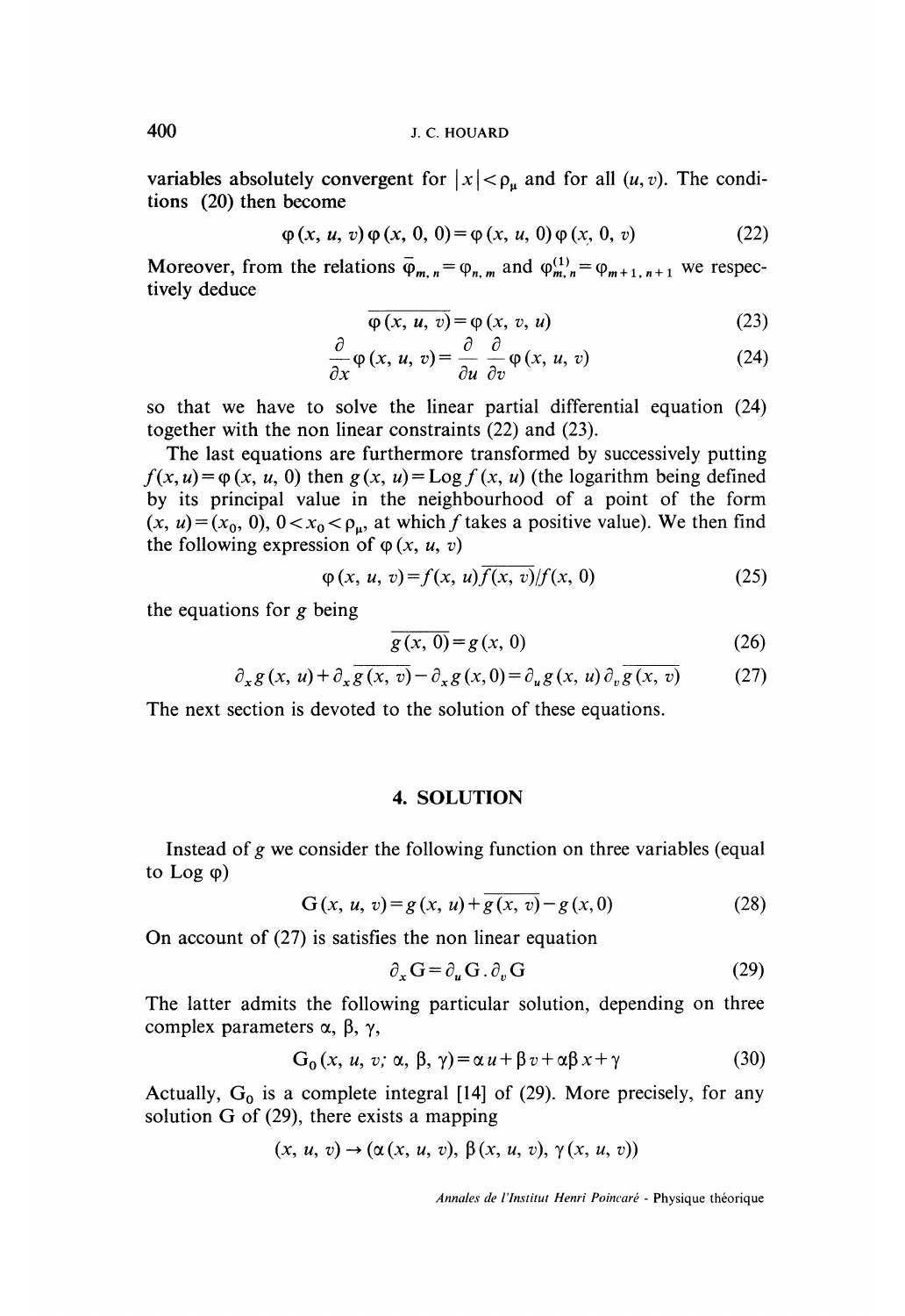such that the following equations are satisfied

$$
G = u \alpha + v \beta + x \alpha \beta + \gamma \tag{A}
$$

$$
\partial_u \mathbf{G} = \alpha, \qquad \partial_v \mathbf{G} = \beta, \qquad \partial_x \mathbf{G} = \alpha \beta \tag{B}
$$

Taking the derivatives of (A) and using (B) gives

$$
\begin{array}{l}\n u \, \partial_x \alpha + v \, \partial_x \beta + x \, \partial_x (\alpha \beta) + \partial_x \gamma = 0 \\
u \, \partial_u \alpha + v \, \partial_u \beta + x \, \partial_u (\alpha \beta) + \partial_u \gamma = 0 \\
u \, \partial_v \alpha + v \, \partial_v \beta + x \, \partial_v (\alpha \beta) + \partial_v \gamma = 0\n\end{array}
$$
\n(C)

These equations can be considered as determining  $\gamma$ ; then, they imply the integrability conditions

$$
\partial_x \alpha = \partial_u(\alpha \beta), \qquad \partial_x \beta = \partial_v(\alpha \beta), \qquad \partial_u \beta = \partial_v \alpha \tag{D}
$$

Let us now introduce the particular form (28) of G. The equations (B) show that  $\alpha$  and  $\beta$  have the form

$$
\alpha(x, u, v) = \xi(x, u), \qquad \beta(x, u, v) = \overline{\xi(x, v)}
$$
 (31)

and these equations become

$$
\frac{\partial_u g(x, u)}{\partial_x g(x, u) + \partial_x \overline{g(x, v)} - \partial_x g(x, 0)} \left\{ \begin{array}{c} (x, u) \\ \xi(x, u) \overline{\xi(x, v)} \end{array} \right\}
$$
 (B')

Furthermore, the equations (D) come to the unique equation

$$
\partial_x \xi(x, u) = \overline{\xi(x, v)} \partial_u \xi(x, u)
$$

By differentiating this latter with respect to v we find  $\partial_u \xi(x, u) = 0$ , then  $\partial_{x}\xi(x, u) = 0$ . Therefore, the functions  $\alpha$  and  $\beta$  are some constants, and  $\beta = \overline{\alpha}$  from (31). The equations (C) then show that  $\gamma$  is also a constant.

Finally, the function g is easily determined from (B') and the condition (26). We find  $g(x, u) = \alpha u + |\alpha|^2 x + \gamma$ , with  $\gamma$  real. Afterwards, we have  $\varphi(x, u, v) = K \exp(\alpha u + \overline{\alpha} v + |\alpha|^2 x)$ , where K is a positive constant. That expression, up to now defined in a neighbourhood of  $(x_0, 0, 0)$ , extends for all values of  $(x, u, v)$ .

The expansion of  $\varphi$  supplies the  $\varphi_{m,n}$  according to (21), then (18) gives the equations

$$
\overline{c}_{m+k} c_{n+k} = \mathbf{K} \alpha^m (\overline{\alpha})^n |\alpha|^{2k}
$$

The general solution of these latter is  $c_n = \sqrt{K(\alpha)^n} e^{i \theta}$ , depending on an arbitrary phase factor. It follows that the convergence radius  $\rho_{\mu}$  is infinite, as also  $\rho_h$  for all h, since  $\mu$  was arbitrarily chosen.

Lastly, the components  $\psi_n(h)$  are calculated from (19); by putting  $\lambda = \overline{\alpha}$  / $\mu$  we find

$$
\psi_n(\hbar) = Ce^{i \theta(\hbar)} \cdot \frac{1}{\sqrt{n!}} (\lambda/\sqrt{\hbar})^n e^{-|\lambda|^2/2 \hbar}
$$

Vol. 57, n° 4-1992.